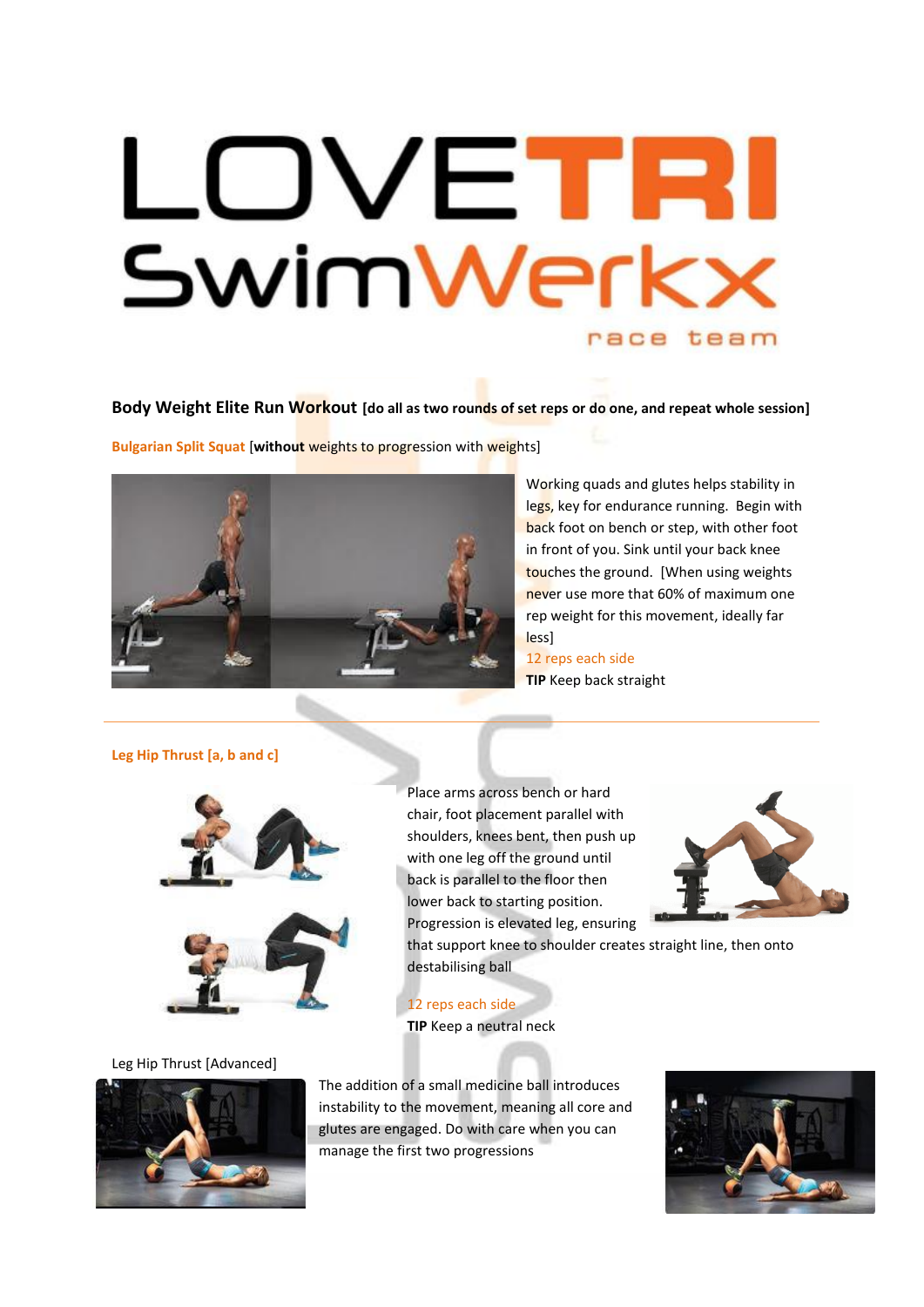### **Side Lying hip raise**



Lie on your side with knees bent and support upper body on elbow. Push through bottom knee to raise body whilst lifting top knee as high as possible, lower back to starting position, keep tension, touch and return, forces engagement of upper glute muscles

### 10 each side

**TIP** don't bounce off the floor when you return hip to ground, control!

### **Frog Pump**



a TheraBand and apply tension.

## 30 Pulses

**TIP** Clench buttocks at top before lowering to floor





# **Hip Adduction**



This lateral move ensures you're working the whole muscle and range of movement and stability strength. Lie on the floor, as



per the photo. For a progression do this on a bench, propping up on one elbow. Allow legs to be unsupported, with lower leg touching bench at mid to high thigh, bend lower leg, keep upper one straight. Flex foot and bend toes in to face you. Raise upper leg high and straight. Progression is to add a Theraband and do to resistance

### 20 each side

**TIP** Ensure you don't twist your lower half, or 'lay it backwards' keep your hip pointing up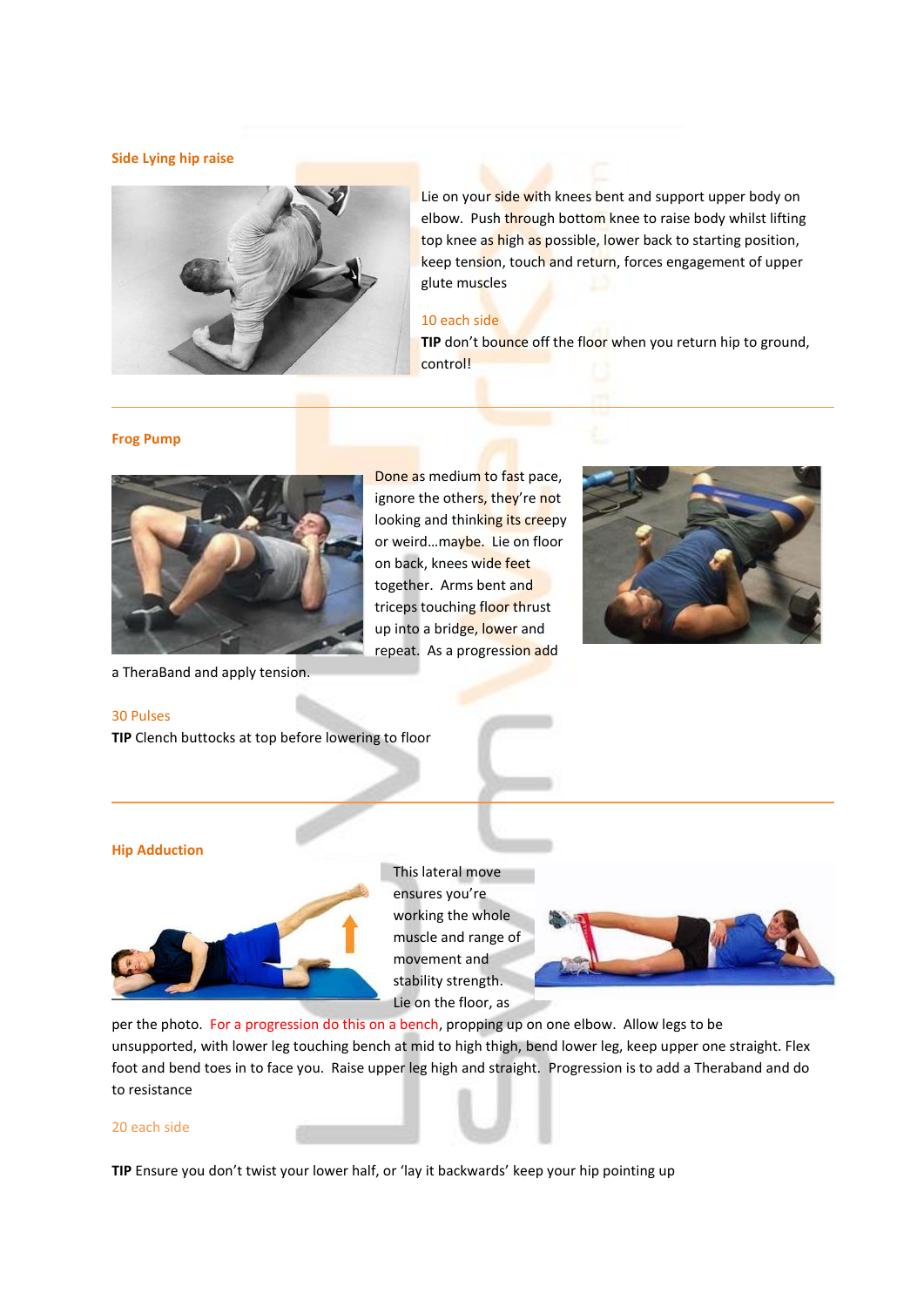#### **Theraband Drills**

Use the following, anchoring a theraband to a door handle, vertical post, [sign, sturdy furniture, gym equipment, turbo]. Ensure the theraband is a light resistance one, if it gets too easy move to a medium Anchor or tie the theraband to the vertical support. For all of these, the progression is to close your eyes!

### **Triple Progression**

1) Start standing next to the anchor point, place the theraband around the OUTSIDE leg, ensuring the other leg is behind the theraband and free. Step away from the anchor point until a good resistance is



felt. Keep support leg straight, not bowing in. Raise the outside leg quickly to waist height, use arm running motion at same time, hold knee in position for two seconds before returning to ground slowly for a brief touch before repeating. Do 10, then repeat another 10 making the raise



slow, and the return to ground quick. Change legs.

2) Lower the theraband to your ankle | shin. Turn to put your back to the anchor point. Keeping the leg



in the theraband straight lift it forward for a count of three, then release it back down for a brief touch 15-20 reps and then change legs.



3) Turn sideways again, placing INSIDE leg into the theraband around the ankle | Shin Take the other leg



and place slightly behind you. Keep your inside leg straight and move it slightly forward, swing | pull across body for a slow count of two, then take back to start point, 10 -20 reps and then change legs.



**TIP** Keep spine straight, look ahead, and controlled movements using the glute complex, behind and side